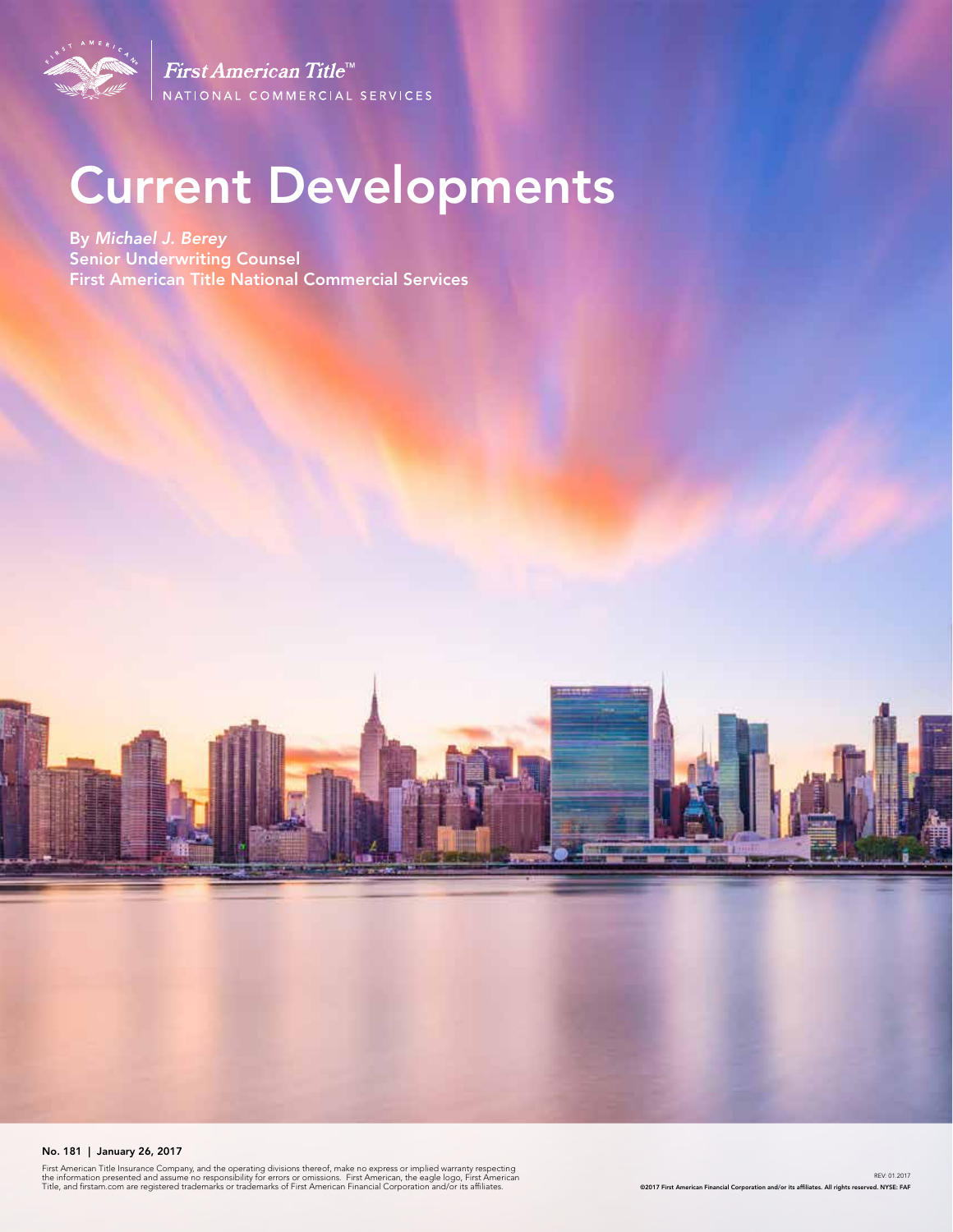#### **Easements**

An easement recorded in 1988 granted the use of a driveway over the Plaintiff's parcel to enable access to garages at the rear of an adjoining property. However, the instrument granting the easement included a metes and bounds description locating the easement on another parcel. The Plaintiff, who acquired the property in 2001, constructed a retaining wall which allegedly made the driveway more difficult to use for the Defendants, the holders of a life estate and of remainder interests in the benefitted property. The Plaintiff sought a declaration either that the right-of-way was invalid or that he had not impermissibly interfered with it. The Supreme Court, Ulster County, held that the 1988 conveyance established an enforceable easement and that the Plaintiff had not impaired the Defendant's rights. The Court fixed the right-of-way as the location of the driveway, as it had been altered by the Plaintiff. The Appellate Division, Third Department, affirmed. According to the Appellate Division,

"…inasmuch as [the right-of-way] lacks a specific metes and bounds description or other expression to the contrary, plaintiff is free to unilaterally relocate it 'so long as the change does not frustrate the parties' intent or object in creating the right of way, does not increase the burden on the easement holder, and does not significantly lessen the utility of the right of way'" [citations omitted]

Based on the evidence submitted, the Supreme Court held that the Defendants' right of access had not been impaired. The Appellate Division found that there was "no reason to disturb the determination that plaintiff was free to alter the driveway as he did". Anzalone v. Constantino, 2016 NY Slip Op 08277, decided December 8, 2016, is posted at http://www.nycourts.gov/reporter/3dseries/2016/2016\_08277.htm.

#### Foreclosures/Surplus Monies

Fidelity National Title Insurance Company ("Fidelity") issued a Policy of title insurance insuring the purchaser of a condominium unit out of a foreclosure sale stemming from an Action commenced by the Board of Managers to recover unpaid common charges. In its Policy, Fidelity failed to report a first mortgage of record which, under New York law, survived the foreclosure. To protect its Insured, Fidelity purchased the mortgage. Fidelity moved for an Order directing that the surplus money from the foreclosure sale should be paid to it as the holder of the mortgage. The Supreme Court, New York County, denied the motion. According to the Court,

"[the Insured] purchased the premises subject to the mortgage now owned by Fidelity and that Fidelity's mortgage was not extinguished by the foreclosure sale. Therefore, Fidelity is not entitled to share in the surplus because the mortgage remains on the Premises. Fidelity provided no case law to support its position that as holder of a senior lien, it is entitled to surplus money. The case law cited above suggests that surplus money is available to junior lien holders whose liens are extinguished by the foreclosure".

Board of Managers of the Coronado Condominium v. Silva, 2016 NY Slip OP 26377, decided November 14, 2016 and reported at 2016 WL 6816527, is posted at http://www.nycourts.gov/reporter/3dseries/2016/2016\_26377.htm.

#### Mortgage Foreclosures

The Supreme Court, New York County, in the foreclosure of a mortgage on a condominium unit, granted the motion of the Defendant-Board of Managers of the Condominium, to which common charges were owed, to reduce the Plaintiff's recovery of accrued interest from \$98,472.23 to \$25,110.42. The foreclosure, although uncontested, had been ongoing for seven years. According to the Court,

"[t]he record in this matter evidences a plaintiff unconcerned with prosecuting its case. Whether this inaction was due to a desire to accrue substantial interest on a valuable property or for more benign reasons, the fact is that plaintiff has spent over seven years prosecuting a case which had no opposition. Plaintiff provides no evidence that the borrower opposed any of the plaintiff's motions, that the borrower sought a settlement or even that the borrower ever communicated at all with the plaintiff in seven years. In fact, plaintiff is unable to provide a single reason or excuse for its delay. Plaintiff would have this Court allow it to delay as long as

.<br>Note reprinted without written permission obtained in advance from First American Title.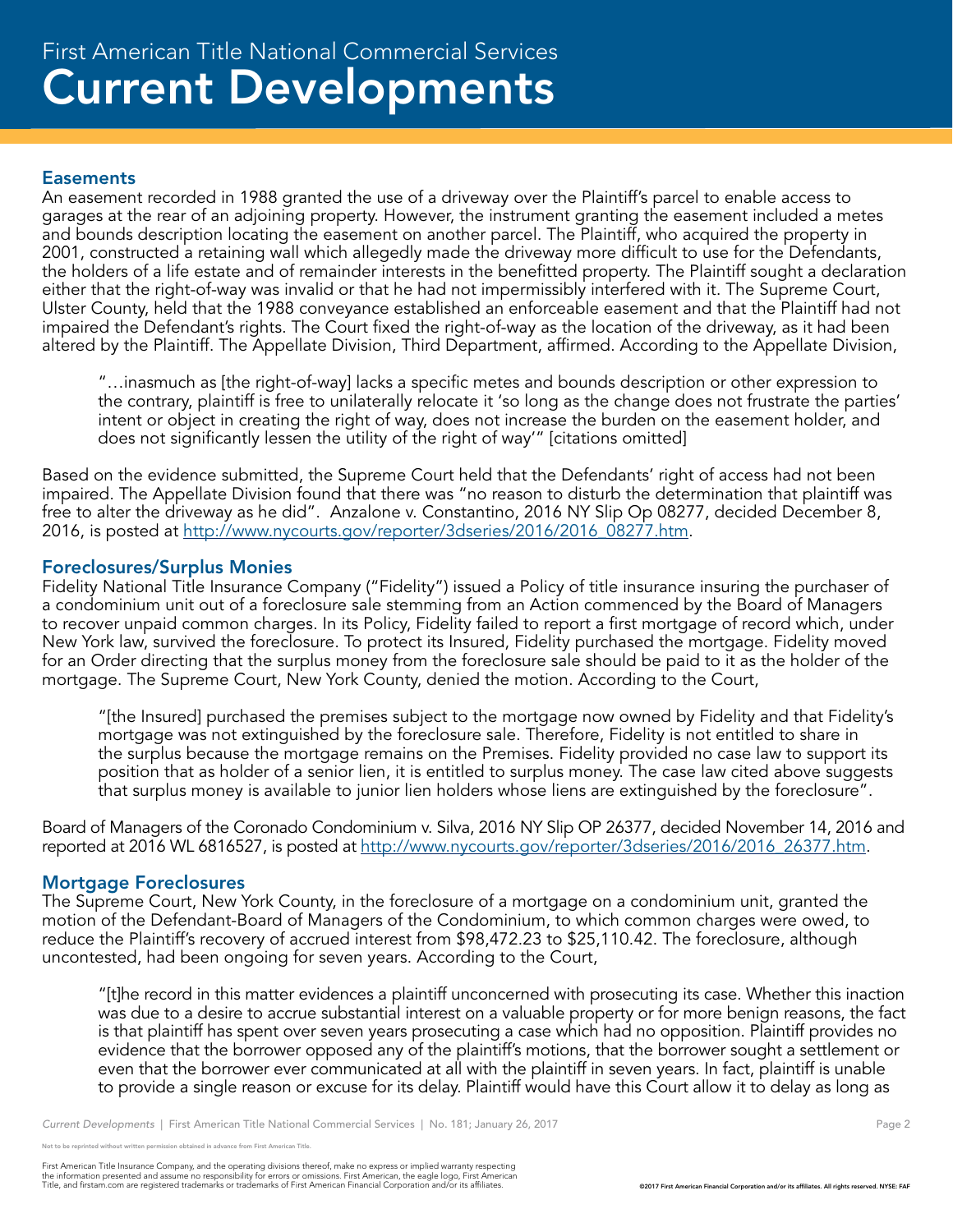plaintiff wishes while collecting the accumulated interest as the case sits on the court docket".

The Board of Managers contended that the Plaintiff's delay made it less likely that the Board would recover the unpaid common charges. Citimortgage, Inc. v. Gueye, 2016 NY Slip Op 50972, decided June 21, 2016, is reported at 38 N.Y.S.3d 830 and is posted at http://nycourts.gov/reporter/3dseries/2016/2016\_50972.htm.

#### Mortgage Foreclosures/Erroneous Satisfaction of Mortgage

Mortgage loans made by Countrywide Home Loans, Inc. ("Countrywide") in 2002 and 2003 were assigned to American Home Mortgage ("AHM") on January 23, 2007 by an assignment recorded on March 30, 2007. A new mortgage loan was made by AHM and a consolidated note and mortgage were executed. However, on November 1, 2006 Countrywide had discharged the 2002 and 2003 mortgages by a Satisfaction recorded on January 26, 2007. On February 27, 2014, AHM purportedly assigned the three mortgages, as consolidated, to Countrywide; that assignment was lost and not recorded. On March 11, 2014, Countrywide assigned the mortgages, as consolidated, to Citimortgage, Inc.

Citimortgage, Inc., by its loan servicer, sought to foreclose the lien of the consolidated mortgages. It also sought the cancelation of the mortgage satisfaction and an Order directing the Suffolk County Clerk to record a copy of the lost February 27, 2014 assignment. Its motion for a default judgment was denied by the Supreme Court, Suffolk County.

The Court noted that the cancellation of the mortgage satisfaction was a condition precedent to foreclosing on the three consolidated mortgages. According to the Court, "where, as here, the balances of prior mortgage loans are increased by new monies lent on a subsequent mortgage loan and a CEMA is executed to consolidate all of the mortgages into single liens, the prior notes and mortgages still exist and retain an independent nature…"

Reviewing the allegations in the complaint and in the affidavit submitted on behalf of the loan servicer for Citmortgage, the Court held that a viable claim was not presented for the cancellation of the Satisfaction of the mortgages. According to the Court,

 "Facts constituting the elements of such a claim, including the nature and circumstances of the mistaken and erroneous issuance of the subject satisfaction piece and the absence of any concomitant discharge or satisfaction of the debt purportedly released therein, are not discernible from the complaint or the affidavit of merit attached to the moving papers. Nor are there any allegations regarding the existence or non-existence of persons or entities who lent monies or otherwise relied upon the recorded satisfaction piece. All such persons would be necessary party defendants, absent the effectiveness of a duly indexed notice of pendency as to that claim which binds all such persons as if they were joined as party defendants, because the 2006 CEMA cannot effect the rights of other non-party lienholders who may have relied on the 2007 recorded discharge of the 2002 and 2003 mortgage debts".

The Court also denied the request for an Order directing the County Clerk to record a copy of the February 27, 2014 mortgage assignment because there was "no pleaded claim for the recording of the purportedly lost assignment, only counsel's brief and casual request for such relief that is advanced in his supporting affirmation and it is without mention of the elements necessary [to] state a viable claim for this relief". No allegations were pleaded and no proof was provided of the due execution of the lost assignment and of its contents. Alternatively, there was no allegation the County Clerk was presented with the assignment and the proper fee for recording and refused to record. Countrywide Home Loans, Inc. v. Sanvitale, 2016 NY Slip OP 32549, decided October 28, 2015, is posted at http://www.nycourts.gov/reporter/pdfs/2016/2016\_32549.pdf.

#### Mortgage Recording Tax

As reported in Current Developments dated November 3, 2016, Chapter 394 of the Laws of 2016, enacted and effective on September 30, 2016, amended Sections of New York State's General Municipal Law, Public Authorities Law and Tax Law to require that the portion of the mortgage recording tax known as the "Additional

*Current Developments* | First American Title National Commercial Services | No. 181; January 26, 2017 **Page 3** Page 3

reprinted without written permission obtained in advance from First American Title.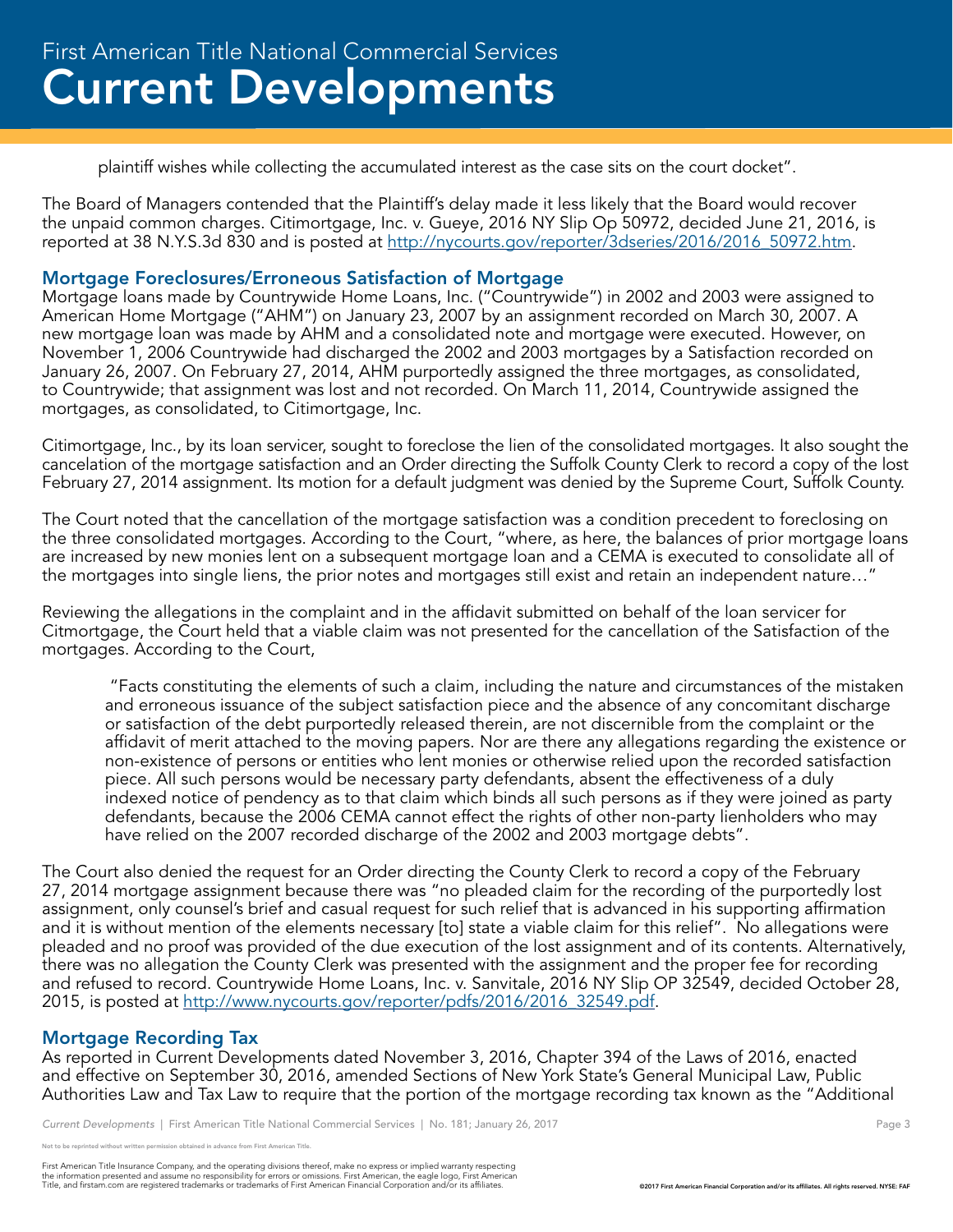Tax" be paid on recording a mortgage to which an Industrial Development Agency is a party in in a county in which the Additional Tax applies. Mortgages executed by Industrial Development Agencies have been exempt from the payment of any portion of the mortgage recording tax so long as the Agency covenants in the mortgage that it will record the mortgage. The Governor's Memorandum of Approval indicated that the effective date of the Chapter would be extended:

"As drafted, however, the legislation's immediate effective date may interfere with the completion of several pending projects and necessitate changes to contractual arrangements. To address that concern, the Legislature has agreed to a chapter amendment that would change the effective date of the legislation to July 1, 2017. On this basis, I am signing this bill."

Legislation (Senate Bill 979/Assembly Bill 374) changing the effective date to July 1, 2017 was approved by the state legislature and delivered to the Governor for signature on January 24, 2017.

#### **Mortgages**

A mortgage loan in the amount of \$559,000 was modified to provide for monthly payments on the reduced principal amount of \$396,870.92 and a balloon payment of \$162,129.08 on maturity of the loan. As required by the loan servicer's payoff letter issued when the borrower was selling the property, \$390,785.62 was paid and a satisfaction of the \$559,000 mortgage was recorded. The Plaintiff, alleged to be the assignee of the balloon obligation, commenced an Action to recover the remaining amount allegedly owed. The Supreme Court, Kings County, granted the Defendant's motion for summary judgment dismissing the complaint. According to the Court, applying the doctrine of estoppel, "…defendant relied on the payoff letter she received from [the loan servicer]. Defendant's reliance was justifiable and defendant prejudicially changed her position by selling the subject premises, relocating and purchasing another home…" Further, the Plaintiff had not met its burden of showing "'that there had been fraud, duress or some other fact which will be sufficient to void the release'" [Citation omitted]. Dovenmuehle Mortgage, Inc. v. Mobley, 2016 NY Slip Op 26430, decided December 21, 2016, is posted at http://www.nycourts.gov/reporter/3dseries/2016/2016\_26430.htm.

#### Nassau County and Suffolk County/Charges for Recording

In Nassau and Suffolk Counties, each tax lot affected by a document being submitted for recording is required to be verified. Nassau County has increased the Tax Map Verification Fee from \$225 to \$355 per document effective January 1, 2017. In Suffolk County, a fee of \$200 per tax lot, not to exceed \$5,000 per document, is imposed for verifying the tax map numbers on instruments presented for recording or filing. However, in addition, in Suffolk County, effective January 1, 2017, a "separate and additional fee of \$300 per instrument" will be charged "for the verification of Tax Map numbers on all mortgage instruments".

#### Party Walls

Property now owned by the Plaintiff, located at 211 West 61st Street in Manhattan, had been improved by a building (the "211 West Building"). Property now owned by the Defendant, located at 205 West 61st Street, also had been improved by a building (the "205 West Building"). The buildings had shared a party wall used for their mutual support. In 1927, the 211 West Building was replaced by the current seven-story building which incorporates the party wall into its façade but does not use the party wall for support. In 1934, the 205 West Building was torn down; the portion of 205 West 61st Street adjoining the Plaintiff's property is used as a parking lot. The Plaintiff alleged that the Defendant is required to maintain the wall as a party wall.

The Appellate Division, First Department, affirmed the dismissal of the Complaint by the Supreme Court, New York County. According to the Appellate Division, "once the wall stopped providing support for the structures on the adjacent lots, its status as a party wall and all attendant easements ceased". 211 West 61st Street Condominium, Inc. v. New York City Housing Authority, 2017 NY Slip Op 00116, decided January 10, 2017, is posted at http://www.nycourts.gov/reporter/3dseries/2017/2017\_00116.htm.

*Current Developments* | First American Title National Commercial Services | No. 181; January 26, 2017 **Page 4** Page 4

reprinted without written permission obtained in advance from First American Title.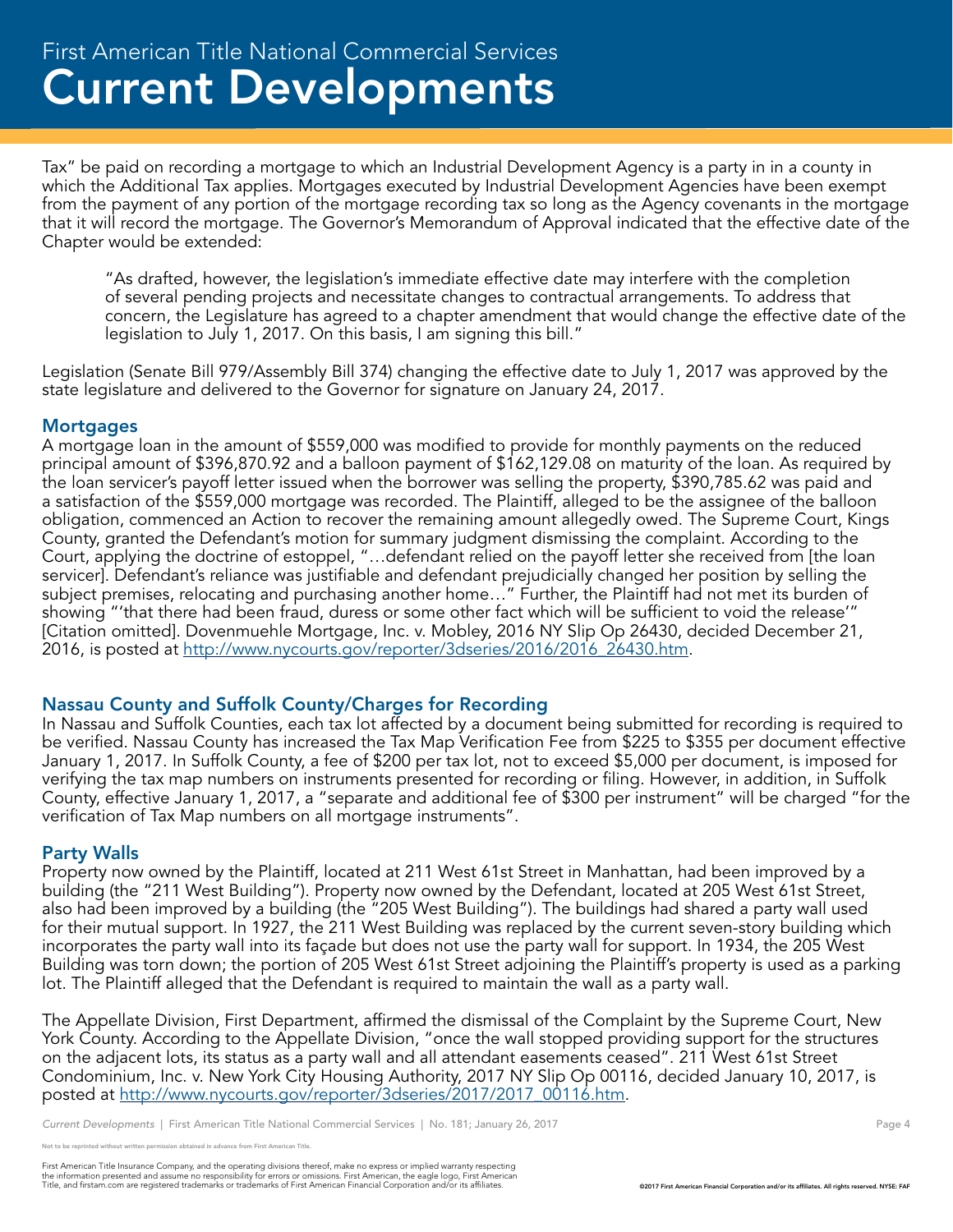## Current Developments First American Title National Commercial Services

#### Recording Act

The Plaintiff and his wife (the "Coopers") leased a home under an unrecorded lease executed in 1999. The lease contained an option to purchase. In 2003, the property was sold and the purchaser obtained a mortgage loan from Defendant First Niagara Bank, N.A. In 2011, the mortgage was foreclosed. The Coopers, named as Defendants in the action, neither appeared nor answered, and a judgment of foreclosure and sale was granted. The Plaintiff then commenced an Action to have the mortgage declared null and void. The Supreme Court, Rensselaer County, granted the mortgagee's motion for summary judgment, which ruling was affirmed by the Appellate Division, Third Department.

The issue was whether the Defendant-mortgagee, when its mortgage loan was made, was charged with a duty to inquire as to whether the Coopers, being in possession, had any other interest in the property. According to the Appellate Division, "[p]laintiff's mere possession and occupancy of the property with his family did not give defendant notice of any conflicting interest that plaintiff had in the property…[citations omitted] Under these circumstances, no basis exists to void defendant's mortgage..." Cooper v. Pullar, 2016 NY Slip Op 08283, decided December 8, 2016, is reported at 2016 WL 7129568 and is posted at http://nycourts.gov/reporter/3dseries/2016/2016\_08283.htm.

#### **Receivers**

The Plaintiff-Board of Managers filed a common charge lien against a unit in the condominium. After an Action was commenced to foreclose a second mortgage on the unit, the Board of Managers sought the appointment of a receiver to collect the rent from the tenant of the unit to enable the payment of common charges, meter charges and real estate taxes, as they became due. Under Civil Practice Law and Rules Section 6401 ("Appointment and powers of temporary receiver"), a Court may appoint a temporary receiver of real and personal property "where there is danger that the property will be removed from the state, or lost, materially injured or destroyed".

The Supreme Court, New York County, denied the Plaintiff's motion for the appointment of a temporary receiver. According to the Court, "[t]he Unit is sufficient security for the Board's lien and there is no claim made that the apartment will deteriorate. The apartment is currently being leased for \$3,300.00 a month and plaintiff does not make a clear evidentiary showing that there is danger of or irreparable loss or damage". Board of Managers of Central Park Place Condominium v. Potoschnig, 2010 NY Slip Op 34034, decided July 27, 2010, was posted on December 28, 2016 at http://nycourts.gov/reporter/pdfs/2010/2010\_34034.pdf.

#### Restrictive Covenants

The Plaintiff leased premises on Southern Boulevard, in the Bronx, from Corner View Residence LLC ("Corner View") to use as a pharmacy. A covenant in the lease restricted Corner View from permitting other properties it owned on Southern Boulevard from being used "as a pharmacy or for any retail pharmacy related services…nor any other use which could conflict or compete with the business of Tenant…" The Plaintiff commenced an Action against Corner View and 548 Grocery Deli Inc. ("548 Grocery"), a tenant of Corner View at another property on Southern Boulevard. The Plaintiff alleged that 548 Grocery was selling items prohibited by the restrictive covenant and sought injunctive relief. The Supreme Court, Bronx County, denied the Plaintiff's motion for a preliminary injunction.

According to the Court, "[t]he party seeking a preliminary injunction must demonstrate [by clear and convincing evidence] probability of success on the merits, danger of irreparable injury in the absence of an injunction, and a balance of equities in its favor…" [Citations omitted]. In this case, Plaintiff did not demonstrate, by clear and convincing evidence, that the Defendants breached the restrictive covenant; therefore, the Plaintiff failed to demonstrate a probability of success on the merits. The Plaintiff also did not demonstrate, by clear and convincing evidence, that it would suffer irreparable injury absent the issuance of a preliminary injunction. Further, "[b]ased on the evidence on the motion, the harm to defendants (particularly defendant 548 Grocery) if the preliminary injunction is granted will be greater than the harm to plaintiff without the injunction". R.B. Williamson Inc. v. Corner View Residence LLC, 2016 NY Slip Op 32324, decided October 17, 2016, is reported at 2016 WL 7014726 and posted at http://www.nycourts.gov/reporter/pdfs/2016/2016\_32324.pdf.

*Current Developments* | First American Title National Commercial Services | No. 181; January 26, 2017 **Page 5** Page 5

not to be reprinted without written permission obtained in advance from First American Title.